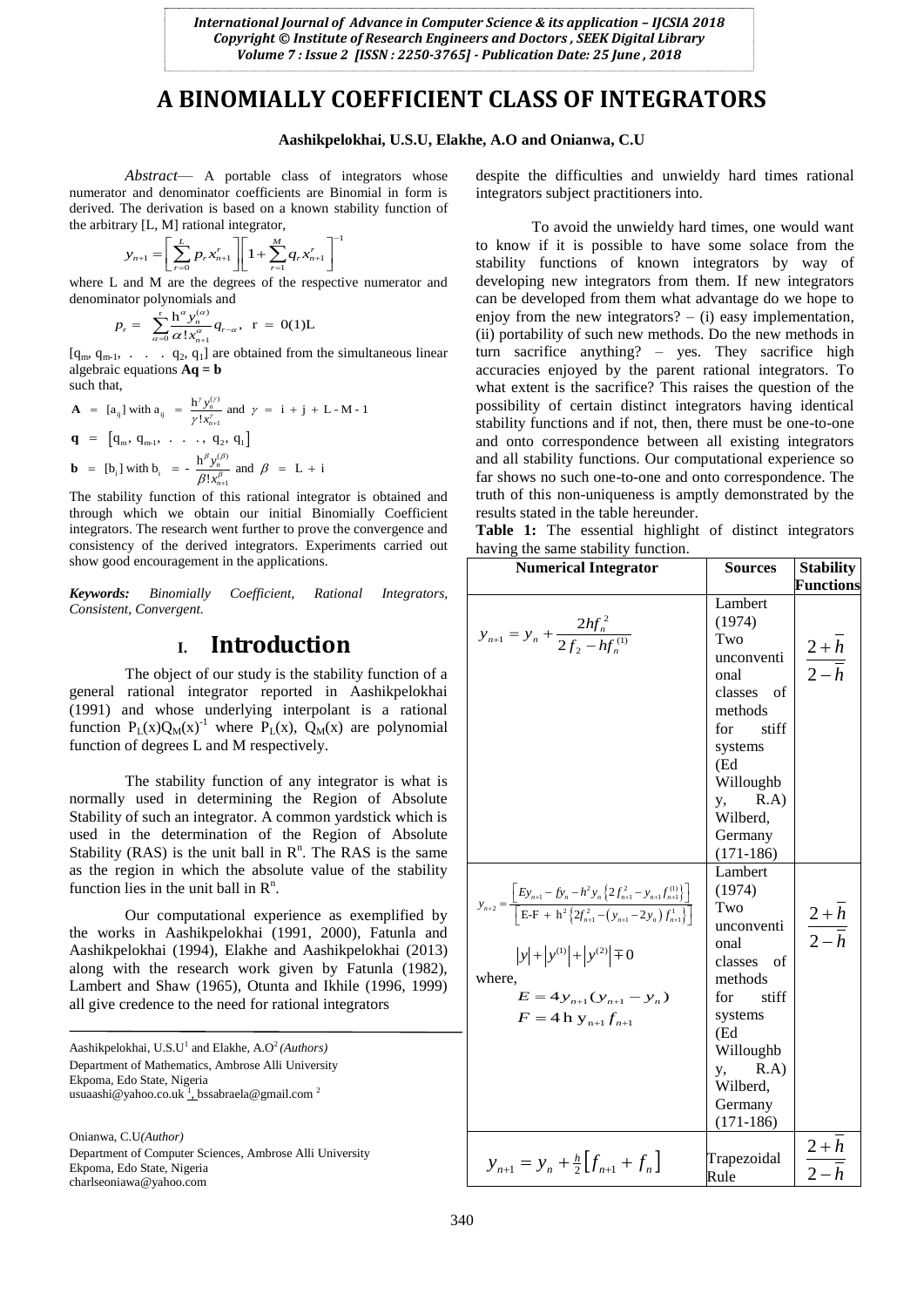The concern at this stage is to provide an answer to a natural question arising from the facts shown in the above the table. The question reads: Given a particular stability function, can one derive or construct a numerical integrator from the given stability function despite the distinctness or uniqueness in the different integrators that exist and gave rise to it? Following the question is the next concern, namely: If such an integrator can be found, are there desirable properties possessed by it to give us hope of good performance? The answer to the first question is the main focus of this paper and so the answers and what lead to them are given in the next sections. For the second question we use the theories in Lambert (1973, 1976, 1995) to determine the suitability of integrators for practical uses while the work in Enright and Pryce (1987) provides us with facilities for testing the suitability of numerical integrators for practical uses.

## **Definition (Consistency)**

A one-step numerical integrator is said to be consistent if the integrator expression (potential function)

represented by 
$$
\frac{y_{n+1} - y_n}{h}
$$
 tends to  $y_n^{(1)}$  as h tends to zero.

## **Theorem (Consistency and Convergence)**

A one-step numerical integrator is consistent if and only if it is convergent (Lambert (1976, 1995)).

To carry out our investigation, we would use the usual test equation,

$$
y^{(1)} = \lambda y \tag{1}
$$

where  $\lambda$  represents an arbitrary eigenvalue of the differential system<br>  $y^{(1)} = \mathbf{f}(x, \mathbf{y}), \mathbf{y}(x_0) = \mathbf{y}_0, \mathbf{x}_0 \le x \le x_f$  (2) system

$$
y^{(1)} = \mathbf{f}(x, \mathbf{y}), \mathbf{y}(x_0) = \mathbf{y}_0, \mathbf{x}_0 \le x \le x_f
$$
 (2)  
The usual eigenvalue – meshsize relation needed is

$$
\bar{h} = \lambda h \tag{3}
$$

## **II. The Binomially Coefficient Integrators**

Given two arbitrary nonnegative integers L, M, an integrator is defineable by,

$$
U(x) = P_{L}(x) Q_{M}^{1}(x)
$$
 (4)

where

$$
P_L(x) = \sum_{r=0}^{L} p_r x^r \tag{5}
$$

$$
Q_M(x) = \sum_{r=0}^{M} q_r x^r , Q_M(0) \equiv 1
$$
 (6)

are real polynomial of degrees L, M respectively; subject to

the integrator constraints,  
\n
$$
U(x_{n+i}) = \begin{cases} y_{n+i}, & i = 0, 1 \\ y(x_{n+i}) & \text{for } i = 0 \end{cases}
$$
\n(7)

The resulting general rational integrator is,  
\n
$$
y_{n+1} = \left[ \sum_{r=0}^{L} p_r x_{n+1}^r \right] \left[ 1 + \sum_{r=1}^{M} q_r x_{n+1}^r \right]^{-1}
$$
\n(8)

where

$$
p_r = \sum_{\alpha=0}^{r} \frac{\mathbf{h}^{\alpha} y_n^{(\alpha)}}{\alpha! x_{n+1}^{\alpha}} q_{r-\alpha}, \ \ \mathbf{r} = 0(1)\mathbf{L}
$$
 (9)

 $[q_m, q_{m-1}, \ldots, q_2, q_1]$  are obtained from the simultaneous linear algebraic equations

 $Aq = b$  (10)

such that,

such that,  
\n
$$
\mathbf{A} = [a_{ij}] \text{ with } a_{ij} = \frac{h^{\gamma} y_n^{(\gamma)}}{\gamma! x_{n+1}^{\gamma}} \text{ and } \gamma = i + j + L - M - 1
$$
\n(11)

$$
\mathbf{q} = [q_{m}, q_{m-1}, \dots, q_{2}, q_{1}]
$$
\n
$$
\mathbf{h}^{\beta} \mathbf{v}^{(\beta)}
$$
\n(12)

**b** = 
$$
[b_i]
$$
 with  $b_i = -\frac{h^{\beta} y_n^{(\beta)}}{\beta! x_{n+1}^{\beta}}$  and  $\beta = L + i$  (13)

The stability function of this rational integrator is,  
\n
$$
S(\overline{h}) = \frac{y_{n+1}(\overline{h})}{y_n(\overline{h})} = \frac{\sum_{r=0}^{L} (L+M-r)! {L \choose r} \overline{h}^r}{\sum_{r=0}^{M} (-1)^r (L+M-r)! {M \choose r} \overline{h}^r}
$$
\n(14)

where the expression:  $\left( \alpha \right) = \frac{\ldots}{\alpha!(k-\alpha)!}$  $\left(\frac{\kappa}{\alpha}\right) = \frac{\kappa}{\alpha!(k-\alpha)}$  $\bigg)$  $\overline{\phantom{a}}$  $\overline{\mathcal{L}}$ *k*  $k$  =  $\frac{k!}{k!}$  for any pair of

natural number k and  $\alpha$ .  $k - \alpha \geq 0$ 

For  $r = 0, 1, 2, \ldots$ , the relation (1) implies that at the integration point (ie at  $x = x_n$ ) we may write,

$$
y_n^{(r)} = \lambda^r y_n \tag{15}
$$

and that for a k-step length, at the integration point, ( ie at x  $x_{n+k} = x_n + kh$  the relation (1) may be replaced by,

$$
y_{n+k}^{(r)} = \lambda^{\text{r}} y_{n+k}
$$
 (16)

Consequently, for each  $r = 0, 1, 2, \ldots$ 

$$
\left(\overline{h}\right)^{r} = \mathbf{h}^{r} \lambda^{r} = \frac{\mathbf{h}^{r} y_{n+k}^{(r)}}{y_{n+k}}
$$
\n(17)

By marrying (14) and (17) we obtain our initial Binomially coefficient integrators,

Binomially

Binomially  
\n
$$
y_{n+1} = \frac{\left[\sum_{r=0}^{L} (L+M-r)!\binom{L}{r} h^r y_{n+k}^{(r)}\right] y_n}{\sum_{r=0}^{M} (-1)^r (L+M-r)!} \binom{M}{r} h^r y_{n+k}^{(r)}
$$
\n(18)

**However,** by virtue of the left – hand – side of  $(18)$ , k cannot take any value distinct from 0 or 1. Consequently, we write  $k = 0$ , 1. The case  $k = 0$  represents the explicit integrators while  $k = 1$  represents the implicit integrators.

## **Theorem 1 (Consistency and Convergence)**

The Binomially Coefficient class of integrators (18) are consistent and convergent if and only if they are explicit.

#### **Proof**

There are three mutually exclusive forms the integrator (18) assume; that is only one form at a time. The forms are  $L <$ M,  $L = M$  and  $L > M$ . We carry out our proof on a form by form basis.

## **The form L < M**

The coefficients are  $[p_r; r = 0, 1, 2, ..., L]$  and  $[q_r; r = 0, 1, 2, ...]$  $\ldots$ , L, L+1, L+2,  $\ldots$ , M]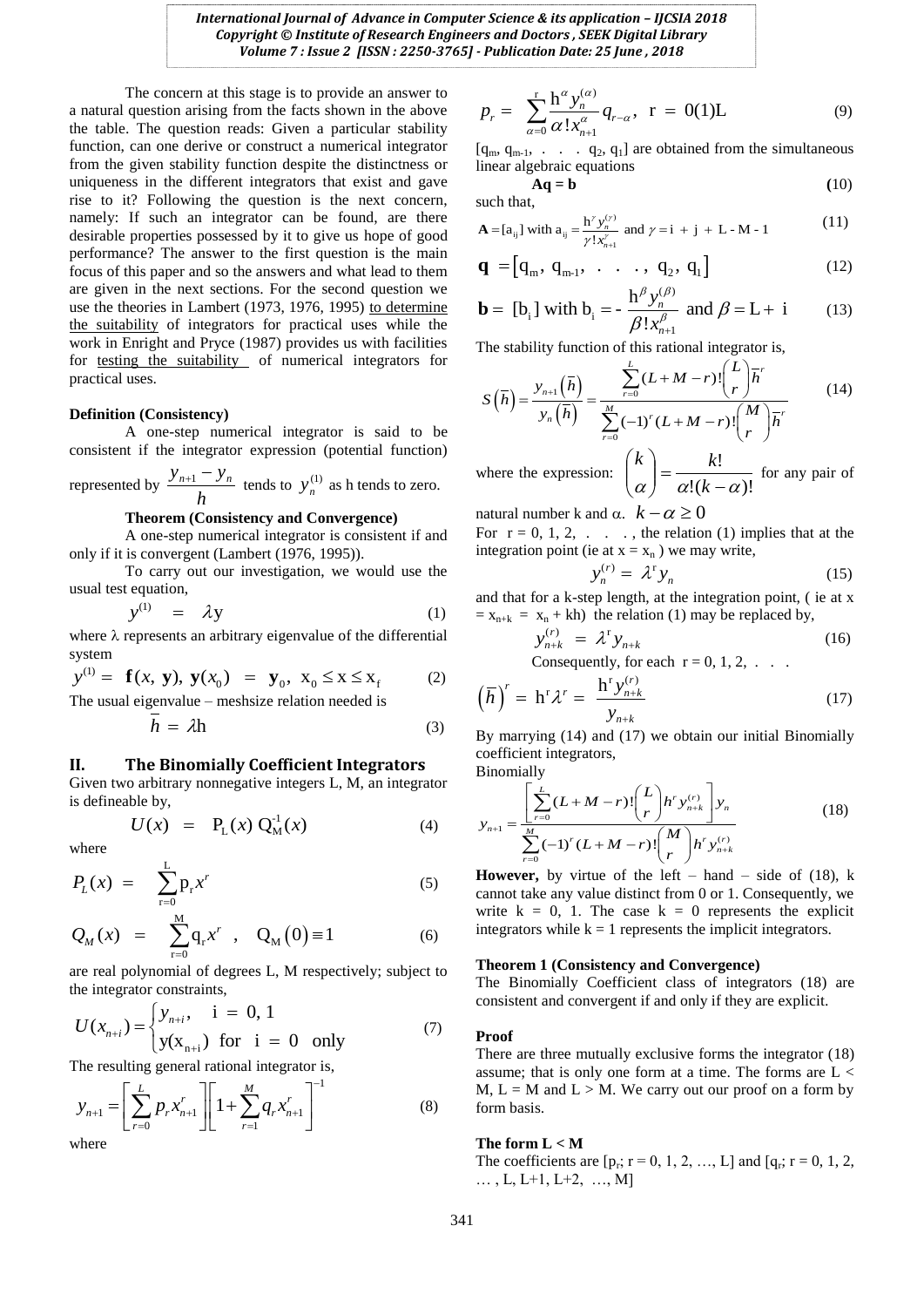*International Journal of Advance in Computer Science & its application – IJCSIA 2018 Copyright © Institute of Research Engineers and Doctors , SEEK Digital Library Volume 7 : Issue 2 [ISSN : 2250-3765] - Publication Date: 25 June , 2018*

The integrators (18) may therefore be re-written as:  
\n
$$
\left[\sum_{r=0}^{L} (L+M-r)! \left\{ {L \choose r} - (-1)^r {M \choose r} \right\} h^r y_{n+k}^{(r)} - \right] y_n
$$
\n
$$
y_{n+1} - y_n = \frac{\sum_{r=L+1}^{M} (-1)^r (L+M-r)! {M \choose r} h^r y_{n+k}^{(r)}}{\sum_{r=0}^{M} (-1)^r (L+M-r)! {M \choose r} h^r y_{n+k}^{(r)}}, k = 0, 1
$$

The numerator becomes,  
\n
$$
\left[ (L+M)! \left\{ {L \choose o} - {M \choose o} \right\} y_{n+k} + (L+M-1)! \left\{ {L \choose 1} + {M \choose 1} \right\} h y_{n+k}^{(i)} + \right]
$$
\n
$$
\sum_{r=2}^{L} (L+M-r)! \left\{ {L \choose r} - (-1)^r {M \choose r} \right\} h^r y_{n+k}^{(r)} -
$$
\n
$$
\sum_{r=L+1}^{M} (-1)^r (L+M-r) {M \choose r} h^r y_{n+k}^{(r)} y_n
$$
\n
$$
= \sum_{r=L+1}^{L} (L+M-1)! (L+M) h y_{n+k}^{(i)} + \sum_{r=L+1}^{N} (L+M-r)! \left\{ {L \choose r} - (-1)^r {M \choose r} \right\} h^r y_{n+k}^{(r)} - \sum_{r=L+1}^{N} (L+M-r) \left\{ {M \choose r} h^r y_{n+k}^{(r)} \right\} y_n
$$
\n
$$
=
$$

$$
[(L+M)!h y_{n+k}^{(1)} + \sum_{r=2}^{L} (L+M-r)! \begin{Bmatrix} L \\ r \end{Bmatrix} - (-1)^{r} {M \choose r} h^{r} y_{n+k}^{(r)} -
$$
  

$$
\sum_{r=L+1}^{M} (-1)^{r} (L+M-r) {M \choose r} h^{r} y_{n+k}^{(r)} y_{n}
$$
  
= h y<sub>n</sub>  $\beta_{1} (h; x_{n}, y_{n+k}), k = 0, 1$ 

where

$$
\beta_1(h; \mathbf{X}_n, \mathbf{y}_{n+k})
$$
  
=  $(L+M)!\mathbf{y}_{n+k}^{(1)} + \sum_{r=2}^L (L+M-r)!\left\{\binom{L}{r} - (-1)^r \binom{M}{r}\right\} h^{r-1} \mathbf{y}_{n+k}^{(r)}$   

$$
-\sum_{r=L+1}^M (-1)^r (L+M-r) \binom{M}{r} h^{r-1} \mathbf{y}_{n+k}^{(r)}, \mathbf{k} = 0, 1 \quad (19)
$$

We denote the denominator by re-writing it as,

$$
\beta_2(h; \mathbf{x}_n, \mathbf{y}_{n+k}) =
$$
\n
$$
(L+M)! \mathbf{y}_{n+k} + \sum_{r=1}^{M} (-1)^r (L+M-r)! {M \choose r} h^r \mathbf{y}_{n+k}^{(r)}, k = 0,1
$$
\n(20)

By these notations, the Binomially Coefficient class of integrator becomes,

$$
y_{n+1} - y_n =
$$
  
\n
$$
h y_n \beta_1 (h; x_n, y_{n+k}) \beta_2^{-1} (h; x_n, y_{n+k}), k = 0, 1
$$
 (21)  
\n
$$
= h \theta (h; x_n, y_{n+k})
$$

where,

$$
\theta \left( h; \ \mathbf{x}_{n}, \mathbf{y}_{n+k} \right) =
$$
  
\n
$$
\mathbf{y}_{n} \ \beta_{1} \left( h; \ \mathbf{x}_{n}, \mathbf{y}_{n+k} \right) \beta_{2}^{-1} \left( h; \ \mathbf{x}_{n}, \mathbf{y}_{n+k} \right), \ k = 0, 1 \tag{22}
$$

One can now, write the Binomially Coefficient integrator as,  $y_{n+1} = y_n + h \theta (h; x_n, y_{n+k}), k = 0$  (23)

Hence  $\theta$ (*h*;  $X_n$ ,  $Y_{n+k}$ ) is the potential function of the integrator.

Consider 
$$
\lim_{h \to 0} f_1(h; x_n, y_{n+k}) = (L+M)! y_{n+k}^{(1)}
$$
  
and

$$
\lim_{h \to 0} \mathcal{B}_2(h; \mathbf{x}_n, \mathbf{y}_{n+k}) = (\mathbf{L} + \mathbf{M})! \mathbf{y}_{n+k}
$$

implying

$$
\theta\left(0; \ x_{n}, y_{n+k}\right) = Limit \ \theta\left(h; \ x_{n}, y_{n+k}\right)
$$
\n
$$
= \frac{(L+M)! y_{n+k}^{(1)} y_{n}}{(L+M)! y_{n+k}}
$$
\n
$$
= y_{n}^{(1)} \quad \text{if and only if } k = 0
$$

We conclude therefore that the Binomially Coefficient rational integrator (18) is consistent with the initial value problem if and only if it is explicit. By Lambert (1976, 1995) the explicit Binomially Coefficient integrator (18) is also convergent. This completes the proof for the form  $L <$ M.

## The form  $L = M$

By similar analysis carried out in the case  $L < M$ , we obtain here,

$$
\beta_1(h; \mathbf{x}_n, y_{n+k}) =
$$
\n
$$
(2L)! \mathbf{y}_{n+k}^{(l)} + \sum_{r=2}^{L} (2L-r)! {L \choose r} \{1 - (-1)^r\} h^{r-1} y_{n+k}, k = 0, 1 \quad (24)
$$
\n
$$
\beta_2(h; \mathbf{x}_n, y_{n+k}) =
$$
\n
$$
(2L)! \mathbf{y}_{n+k} + \sum_{r=1}^{L} (-1)^r (2L-r)! {L \choose r} h^r y_{n+k}^{(r)}, k = 0, 1 \quad (25)
$$

making the Binomially Coefficient integrator to be written as,

$$
y_{n+1} = y_n + h \theta \big( h; \mathbf{x}_n, y_{n+k} \big)
$$

where,  $\theta$   $(h; x_n, y_{n+k}) =$ 

$$
\left(y_{n} \beta_{1}(h; \mathbf{x}_{n}, y_{n+k}) \beta_{2}^{-1}(h; \mathbf{x}_{n}, y_{n+k})\right)
$$

leading us to  $\theta\left(0; x_{n}, y_{n+k}\right) = y_{n}^{(1)}$  if and only if  $k = 0$ . This establishes the result for the form  $L = M$ .

## The form  $L > M$

In this form, the coefficients are 
$$
[p_r, r = 0, 1, 2, \ldots, M, M + 1, M + 2, \ldots, L]
$$
 and  $[q_r, r = 0, 1, 2, \ldots, M]$  By similar analysis we used above, we obtain

$$
\beta_1(h; \mathbf{x}_n, \mathbf{y}_{n+k}) =
$$
\n
$$
(L+M)! \mathbf{y}_{n+k}^{(1)} + \sum_{r=2}^M (L+M-r)! \left\{ {L \choose r} - (-1)^r {M \choose r} \right\} h^r \mathbf{y}_{n+k}^{(r)}
$$
\n
$$
-\sum_{r=1}^L (L+M-r)! {L \choose r} h^{r-1} \mathbf{y}_{n+k}^{(r)}, \mathbf{k} = 0, 1 \qquad (26)
$$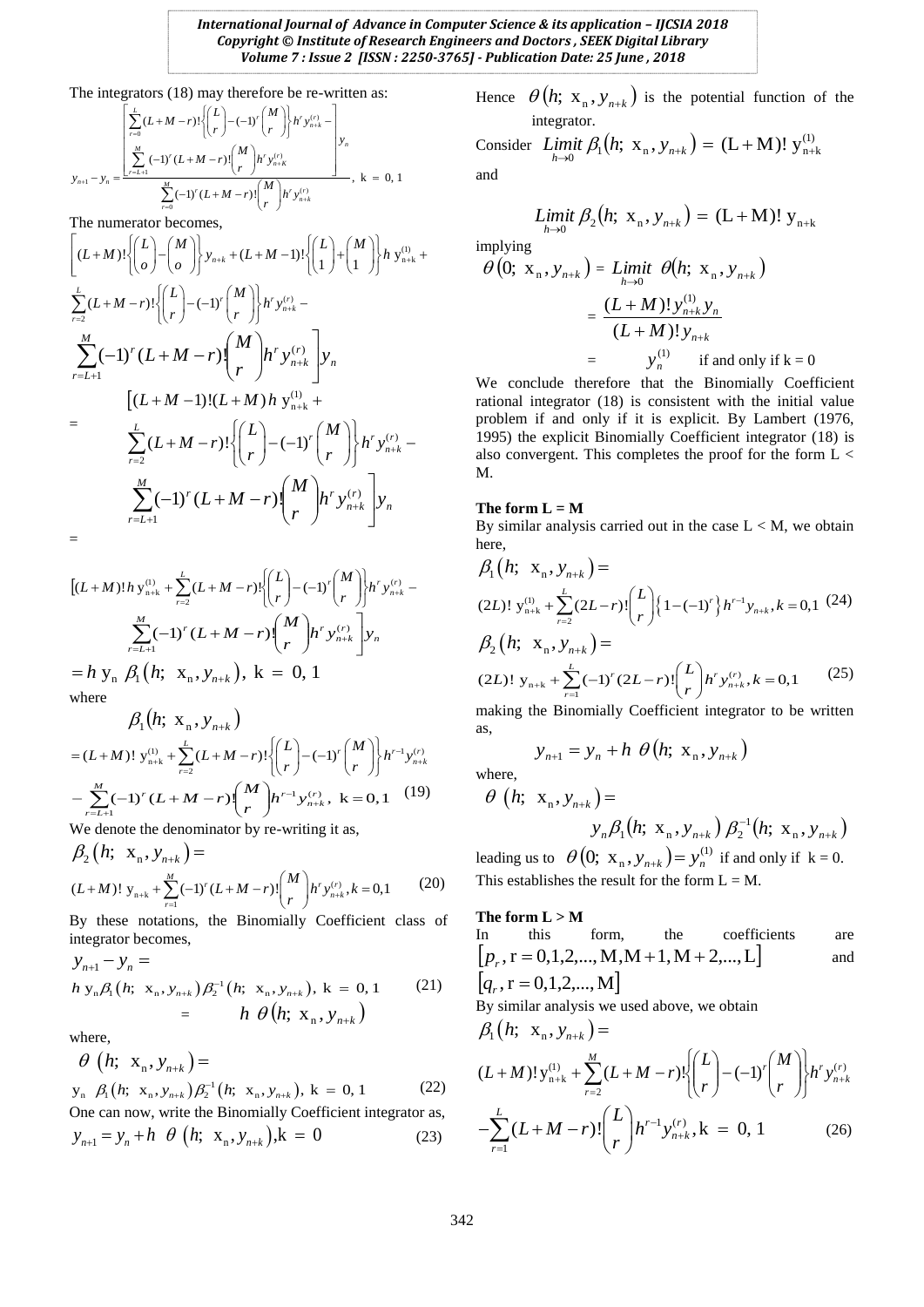$1(28)$ 

$$
\beta_2(h; \mathbf{x}_n, \mathbf{y}_{n+k}) = (L+M)! \mathbf{y}_{n+k} + \sum_{r=1}^M (-1)^r (L+M-r)! {M \choose r} h^{r-1} \mathbf{y}_{n+k}^{(r)}, k = 0, 1 \quad (27)
$$

giving rise to,

$$
\mathbf{y}_{n+1} = \mathbf{y}_n + h\theta\left(h; \mathbf{x}_n, \mathbf{y}_{n+k}\right)
$$

with,

$$
\theta \left( h; \ \mathbf{x}_n, \mathbf{y}_{n+k} \right) = \\ y_n \beta_1 \big( h; \ \mathbf{x}_n, \mathbf{y}_{n+k} \big) \ y_n \beta_2^{-1} \big( h; \ \mathbf{x}_n, \mathbf{y}_{n+k} \big), \ \ \mathbf{k} = 0,
$$

Which finally yield

 $\theta\left(0; \mathbf{x}_{n}, y_{n+k}\right) = y_{n}^{(1)}$  $y_n^{(1)}$  if and only if  $k = 0$ .

There are no other forms to consider. Hence the set of integrators (18) is consistent and convergent if and only if it

is explicit. In this case the integrators are given by  
\n
$$
y_{n+1} = \frac{\left[\sum_{r=0}^{L} (L+M-r)!\binom{L}{r} h^r y_n^{(r)}\right] y_n}{\sum_{r=0}^{M} (-1)^r (L+M-r)!\binom{M}{r} h^r y_n^{(r)}}
$$
\n(29)

**Remarks**

Practitioners of integrators for ivp are fully aware that integrators that are not consistent are of little value in application. Consequently, the above has shown that only the explicit integrators (cases  $k = 0$ ) are useful. Hence the useful integrators we derived here are given in (18).

#### **III. NOTE – WORTHY CONSIDERATIONS**

 $\beta_2(h; x_n, y_{n+k}) = (L+M)! y_{n+k} +$ <br>  $\sum_{r=1}^{M} (-1)^r (L+M-r)! {M \choose r} h^{r-1} y_{n+k}^{(r)}$ ,  $k = 0, 1$  (27)<br>  $\sum_{r=1}^{M} (-1)^r (L+M-r)! {M \choose r} h^{r-1} y_{n+k}^{(r)}$ ,  $k = 0, 1$  (27)<br>  $\theta$  (*h*;  $x_n, y_{n+k}$ )  $\theta$ <br>  $\theta$  (*h*;  $x_n, y_{n+k}$ )  $\sum_{j,k} \beta_j h (x, x_n,$ In this section, we highlight special features such that, when taken full note of become very useful when we consider applications. The first subsection of this section handles those special features, which reduce computational costs. They are stated in three classes. This subsection also paves the way to stability consideration, which along with singularity are given attention in subsection B.

## **A. Special Features**

There are three classes we herein highlight very briefly as follows

**Class 1:** L is an arbitrary positive integer while  $M = 0$ . The integrators are given by

$$
y_{n+1} = \frac{\sum_{r=0}^{L} (L-r)! {t \choose r} h^r y_n^{(r)}}{L!} = \sum_{r=0}^{L} \frac{h^r y_n^{(r)}}{r!}
$$

which is a truncated Taylor series.

Observe that for this class  $L = 1$  produces Euler:  $y_{n+1} = y_n + hy_n^{(1)}$ 

The corresponding stability function of the class is

$$
S(\overline{h}) = \frac{\sum_{r=0}^{L} (L-r)! {i \choose r}}{L!} = \sum_{r=0}^{L} \frac{\overline{h}^r}{r!}
$$

**Class 2:**  $L = 0$  while M is an arbitrary positive integer. The integrator class is the inverse polynomial integrators

$$
y_{n+1} = \frac{M! y_n^2}{\sum_{r=0}^{M} (-1)^r (M-r)! {M \choose r} h^r y_n^{(r)}}
$$
  
= 
$$
\frac{y_n^2}{\sum_{r=0}^{M} (-1)^r \frac{h^r}{r!} y_n^{(r)}}
$$

which is a truncated alternating inverse Taylor series with numerator  $y_n^2$  $y_n^2$ . For this special class, M = 0 produces  $(1)$ 2 1  $n - \mu y_n$  $y_{n+1} = \frac{y_n}{y_n - hy}$  $y_{n+1} = \frac{y}{x}$  $y_{n+1} = \frac{y_n}{y_n - hy_n^{(1)}}$  which is Fatunla (1982) with k = 1.

The corresponding stability function of the class is the inverse polynomial function

$$
S(\overline{h}) = \frac{M!}{\sum_{r=0}^{M} (-1)^r (M-r)! {M \choose r} \overline{h}^r} = \frac{1}{\sum_{r=0}^{M} (-1)^r \frac{\overline{h}^r}{r!}}
$$

**Class 3:** L and M are related by sequences. This class could yield as many sequences of integrators as the researchers can define. However, we cite two examples. These are found in:

- (a) Aashikpelokhai (1991) where  $L = k 1$  and  $M = k$ . This group actually gave birth to this research.
- (b) Otunta and Ikhile (1996) where  $L = k 1$  with  $l =$  $0(1)$ k and M = k. This group in turn is an extension of Aashikpelokhai (1991).

## **Theorem 2 (The integrator SNAG)**

The Binomially coefficient class of rational integrators (28) are not suitable for ivp whose initial values pass through the origin except the cases  $M = 0$ .

## **Proof**

Let the initial solutions of any given ivp  $y^{(1)} = f(x, y), y(x_0) = y_0, \quad a \le x \le b$  pass through the origin. In this case, the given ivp has its initial values  $y_0 = y(x_0)$  reduce to  $y_0 = y(0) = 0$ thus  $a = 0$  *in*  $a \le x \le b$ .

Consequently, whenever  $M \neq 0$ , we set n = 0 in the integrator (28) above to obtain the following results. Numerator =

$$
\left[\sum_{r=0}^{L} (L+M-r)!(\int_{r}^{L})h^{r} y_{0}^{(r)}\right] y_{0} = 0 \text{ sin } ce \ y_{0} = 0
$$
  
Denominator =

Denominator  
\n
$$
\left[\sum_{r=0}^{M}(-1)^{r}(L+M-r)!(\big)h^{r}y_{0}^{(r)}\right] \neq 0
$$
\n
$$
\sin ce \quad y_{0}^{(r)} \neq 0 \ \ for \ every \ r \geq 1
$$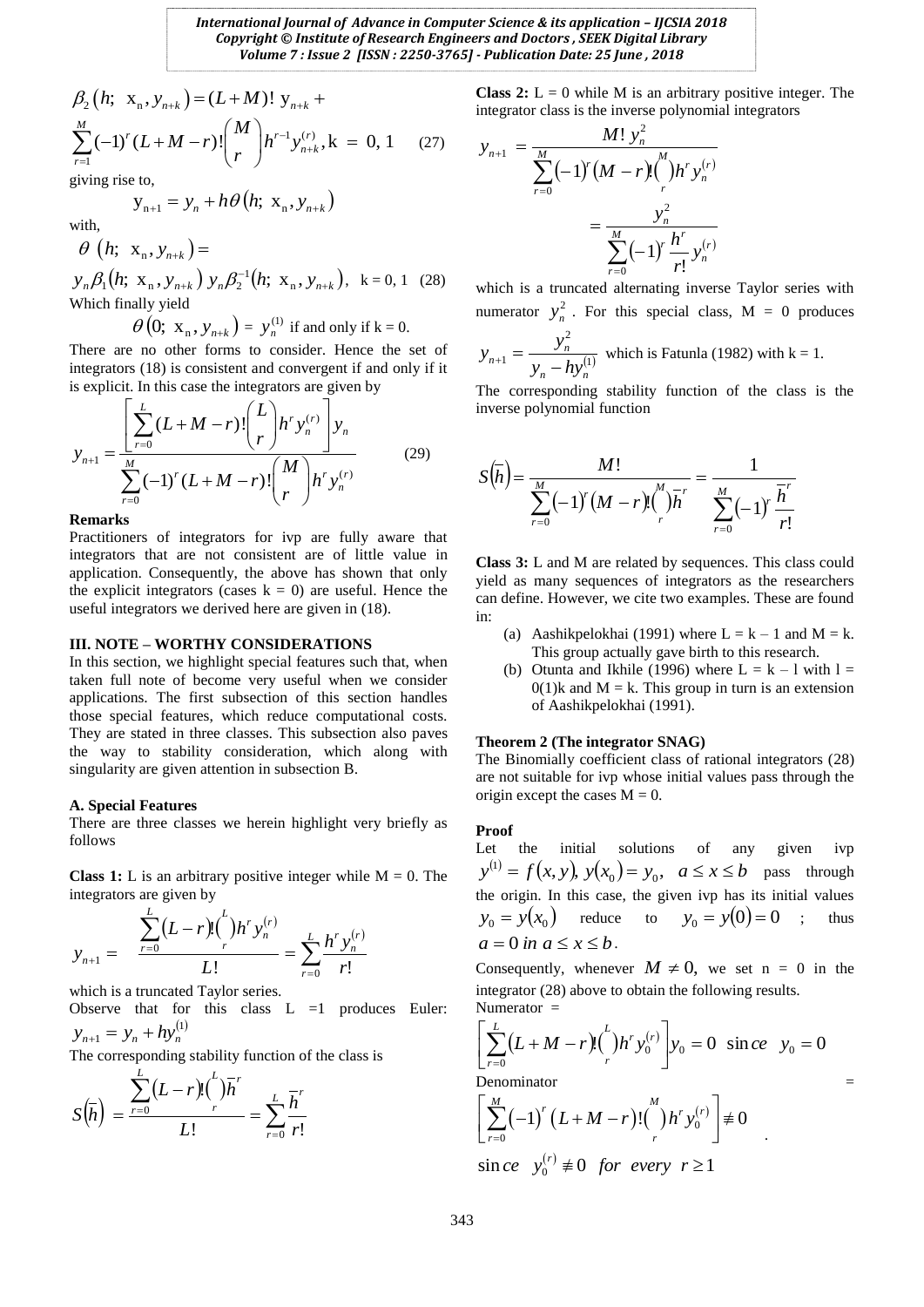Hence the solution  $y_1 = 0$ .

By induction step on n,  $y_{n+1} = 0$  for every n.

However, whenever  $M \equiv 0$  the integrators belong to **class 1** above and we have them given by the Taylor series

$$
y_{n+1} = \sum_{r=0}^{L} \frac{h^r y_n^{(r)}}{r!}
$$

which handle problems whose initial values pass through the origin.

The proof is complete.

## **B. Singulo – Stiff Solvers**

One of our major goal in this research is to identify those integrators whose stability function  $S(h)$  satisfy the requirement  $||S(h)|| < 1$  in the entire left – half of the U – V complex plane where  $h = u + iv$ ,  $i = \sqrt{-1}$ . Such integrators are called stiff solvers. Since we are also interested in solving singular problems, we can justifiably state in this subsection that we are guided and motivated by our desire to work on singulo – stiff differential systems. Singulo – stiff ordinary differential equations are they that are either singular or stiff usually both. Let us recall from elementary mathematics that if  $y_{n+1} = y_n + h\phi(x_n, y_n; h)$ is a one – step method that solves the given ivp (2), and if the ivp has a singularity at a point  $x^*$  in  $\left[ x_0, x_f \right]$  then \*  $y_{n+1} \to \pm \infty$  as  $x \to x^*$ . For our set of integrators herein, if  $M \neq 0$  then the integrator is purely properly rational. Consequently,  $y_{n+1} \rightarrow \pm \infty$  if and only if *M*

 $(-1)^{r}(L+M-r)!$ <sup>(\*)</sup> $h^{r}y_{0}^{(r)}=0;$  $\sum_{r=0}^{\infty}(-1)^{r}(L+M-r)!{n \choose r}h^{r}y_{0}^{(r)}=$ *r*  $\bigcup_{l,r}$ <sub>r</sub> *r*  $f(L+M-r)$ <sup>("</sup>) $h^{r} y_0^{(r)} = 0$ ; meaning that the singularities of the ivp are simply picked up by  $\frac{M}{M}$ 

$$
\sum_{r=0}^{\infty} (-1)^r (L+M-r)! \binom{n}{r} h^r y_0^{(r)}
$$
 as its zeros.

Hence this theoretical foundation makes this class of Binomially Coefficient integrators suitable for solving singular ivp when  $M \neq 0$ .

When handling ivps with stiff characteristics, the Region of Absolute Stabilty (RAS) of the one – step method in use is called to play. In simplest form, a one – step method is well equipped to solve stiff ivps if the RAS of the one – step method is at least the same as the left – half of the complex plane  $\int$  $\left\{ \right.$  $\mathcal{L}$  $\overline{\mathcal{L}}$  $\hat{i}e \ \hat{R}AS \supseteq \{ \hat{h} : \hat{Re} \hat{h} < 0 \}$ . One – step methods

that enjoy this RAS characteristics are said to be A – Stable. These requirements will guide our choice of the pair [L, M].

**Definition [Lambert (1991)**: A one – step numerical method is said to be  $L$  – stable if it is  $A$  – stable and, in addition, when applied to the test equation  $y^1 = \lambda y$ ,  $\lambda$ , a

complex constant with 
$$
\text{Re}(\lambda) < 0
$$
, it yields  
\n
$$
y_{n+1} = R_{L,M}(h\lambda)y_n \text{ where } \lim_{\text{Re}(h\lambda) \to -\infty} R_{L,M}(h\lambda) = 0.
$$
\n
$$
\sum_{r=0}^{L} p_r w^r
$$

**Definition** [Ehle (1969)]: Let  $R_{L,M}(w)$  $\sum$  $\sum$ = - $\ddot{}$  $=\frac{r=0}{M}$ *r r r r r L M*  $q<sub>r</sub>w$  $R_{L,M}(w)$ 1  $_{,M}(w) = \frac{r=0}{2}$ 1 be

a rational approximation to the exponential function  $\ell^w$ , w a complex variable, then the rational approximant  $R_{L,M}(w)$ is said to be

- (a) A acceptable if  $|R_{L,M}(w)| < 1$  whenever  $Re(w) < 0$
- (b) A<sub>0</sub> acceptable if  $|R_{L,M}(w)| < 1$  whenever w is real and negative.
- (c) L acceptable if it is A acceptable and  $\lim_{R \in (w) \to -\infty} \left| R_{L,M}(w) \right| = 0$

From here, the obvious conclusion was drawn that a numerical integrator is  $A -$ ,  $A_0 -$  or  $L -$  stable according as  $R_{L,M}(h)$  is A – , A<sub>0</sub> – or L – Acceptable.

## **C What links Acceptability with Stability?**

We must show that when  $R_{L,M}(w)$  approximant underlying the ivp is applied replacing  $y^{(r)}$  in the ivp derivatives with the exponential function, that the two  $R_{L,M}(w)$  will be identical. To establish the RAS of any numerical integrator, the test equation normally applied  $y^1 = \lambda y$  results in  $y_{n+1} = R_{L,M}(h)y_n, h = h\lambda$ . The stability function  $S(h)$  is defined as the ratio  $y_{n+1}/y_n$  . Hence  $S(h) = R_{L,M}(h)$  . In this case  $|S(h)| < 1 \Leftrightarrow R_{L,M}(h) < 1$ . Warner et at (1978) proved that  $R_{L,M}(h)$  is A – acceptable if and only if  $M - 2 \le L \le M$  . Consequently, a rational [L,M] integrator is A – stable if and only if  $M - 2 \le L \le M$ Consequently, we concentrate our attention on these constrained values of L and M with the hope of re – arresting attention in their direction for greater application in singulo – stiff ivps.

## **4. Applications**

We have used in this section  $a(-b) = a \times 10^{-b}$ . **Test Problem 1:**  $y^{(1)} = 1 + y^2$ ,  $y(0) = 1$ ,  $0 \le x \le 1$ Theoretical solution:  $y = \tan\left(x + \frac{\pi}{4}\right)$ 

**Problem Type:** Solution is oscillatory and has singularity at  $X = \frac{\pi}{4}$ .

Results are available in Table 7.1. We have used  $TOL = 10^{-2}$  $=$  h<sub>0</sub>.